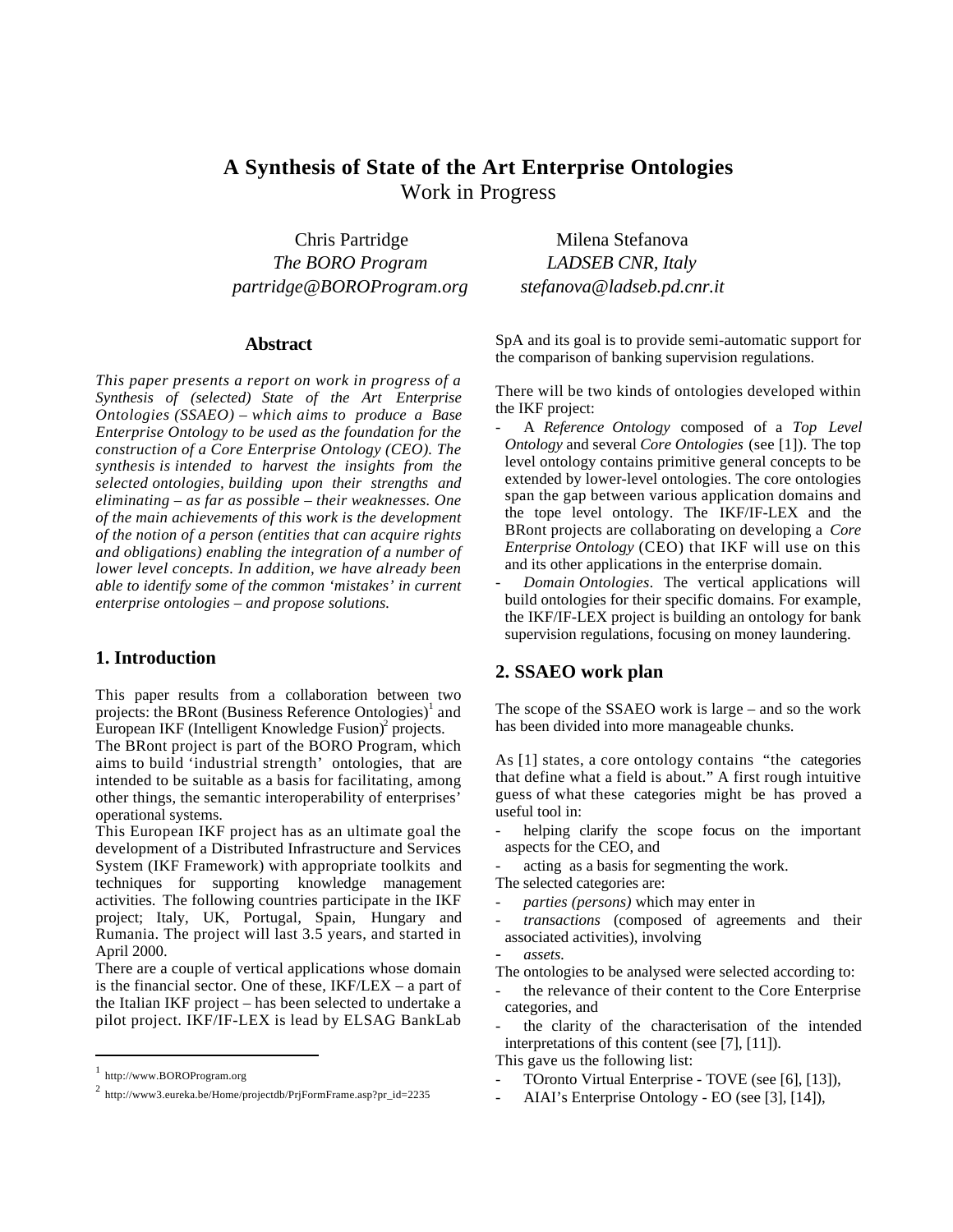- Cycorp's Cyc® Knowledge Base CYC (see [2]),
- W.H. Inmon's Data Model Resource Book DMRB (see [10]).

The work proceeds by analysing one category in one ontology at a time, and then re-interpreting the previous results in the light of any new insights. Initially, the work focuses on individual ontologies but as it proceeds there is enough information to start undertaking comparisons between ontologies. The final analysis will encompass analyses of both the individual ontologies and comparisons between them.

In each of the ontologies, the concepts and relations relating to the category being considered are examined for the clearness and uniformity of their descriptions and formalisations. Further, each concept is analysed for its coverage and extendibility in cases where the coverage is not complete. Relations between concepts that are not explicitly described, but clearly exist, are identified as well. In addition, for the sake of a clear interpretation, we have found it necessary to consider the top concepts (whether or not they are explicitly described).

An important part of the analysis is testing each concept and its relations against a number of standard examples and more specialized concepts. Further, a check is made against a number of standard difficult cases. Both these checks help to identify weaknesses in the coverage of the ontologies.

A key concern in the analysis is to understand how the various concepts interlink with one another, to better understand the unifying structure of the Enterprise ontology.

At various stages during the analysis an interim ontology is synthesised from the strengths found in the analysis, in such a way as to eliminate the known weaknesses – and itself analysed. In the final synthesis, all the categories in all the ontologies are combined into a base CEO ontology.

At this time, the SSAEO work is concluding the analysis of the Parties (Persons) category for the EO and TOVE ontologies – and early drafts of synthesised ontologies are being reviewed. There is still substantial work that needs to be done in determining the precise relations between concepts, such as *LEGAL ENTITY* and *OWNERSHIP* within the EO.

# **3. Initial Findings**

Though both the ontologies have many important insights and provide much useful material – our most general findings, at this stage, are that none of the ontologies:

- adequately meet our criteria of clear characterisation, or
- really share a common view of what an organisation is.

Taken together, these findings mean that the creation of the synthesised base CEO ontology cannot just be a simple merging of the common elements of the selected ontologies.

We now illustrate these findings with examples. We also show how we synthesised a resolution to some of these problems - for the two ontologies we have analysed.

#### **3.1. Clear Characterisation**

With an unclear characterisation it can be difficult to work out the intended interpretation – in the worst case, impossible to decide between competing interpretations. There are many different ways in which the characterisation can be unclear – as we show below.



Figure 1. Simplified EO overview

In both TOVE and EO we found no clear overview of the structure – so we developed graphical representations to help us understand it. Figures  $1 \& 2$  provide simplified versions of these.



Figure 2. Simplified TOVE overview

Both TOVE and EO make use of a number of top concepts. A top ontology – or top concepts – can provide a useful structure for defining and using domain concepts and relations – segmenting the enterprise and other domains into general categories. However, if this is not done properly it can have the opposite effect.

Some of the problems we encountered with the top concepts and the domain analysis are:

- *Insufficient characterisation of the disjointness of top concepts*. For example, in the informal EO the relationship between the top concepts *ENTITY,* and *ROLE* is not clear – in particular, whether *ROLES* can be *ENTITIES* or not, and so whether they can enter into *RELATIONSHIPS*.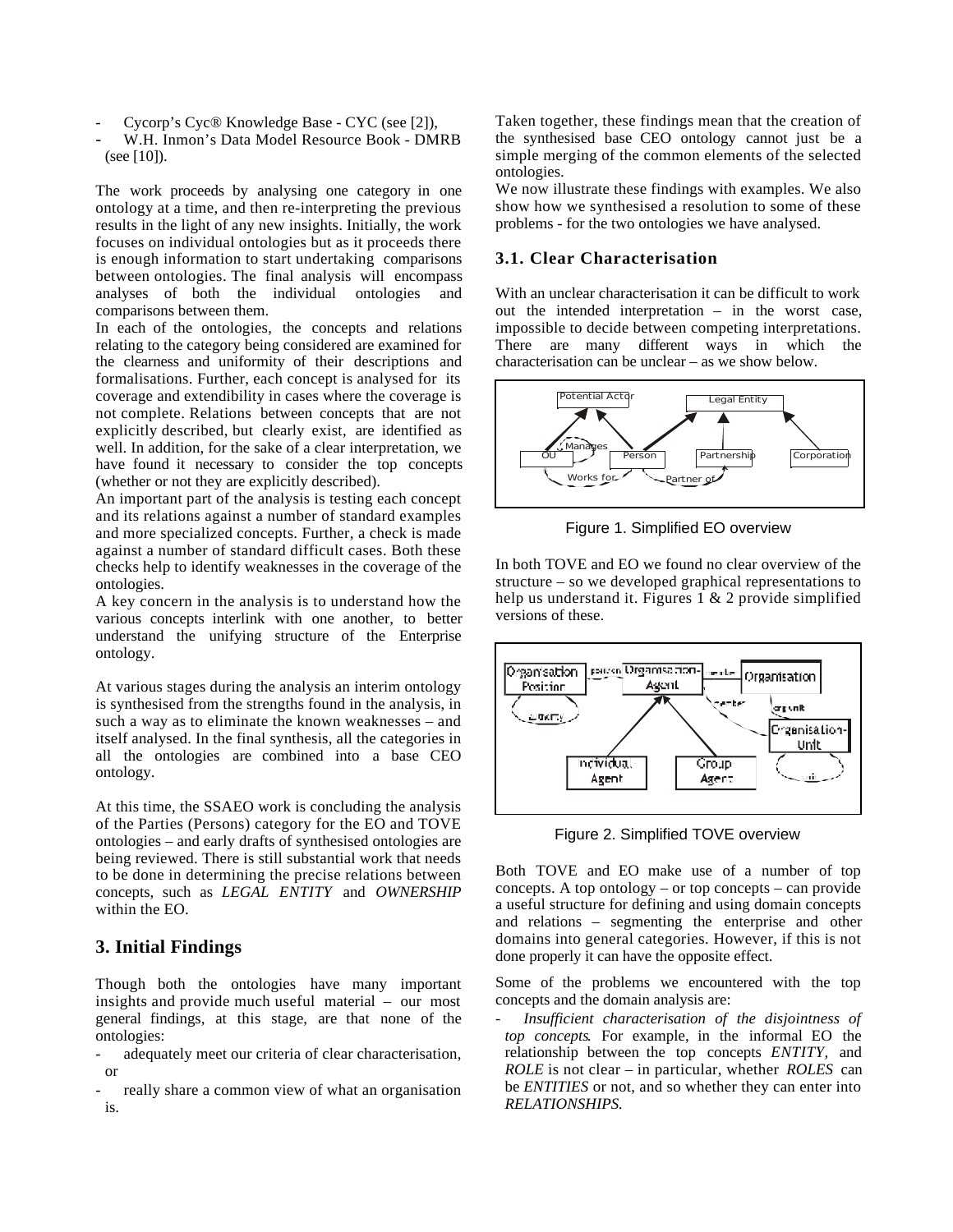- The same lack of care in characterising disjointness (and overlapping) exists at the domain level in both TOVE and EO. We found this can make it impossible to definitely determine the intended interpretation. For example, in TOVE the formalisation allows an *ORGANISATION-UNIT* to be an *ORGANISATION* – though this seems counter-intuitive, and probably not what the authors intended.
- *Not applying top concepts*. TOVE states that a fluent is "a [type of] predicate or function whose value may change with time". But it does not identify which predicates in its ontology are fluents – leaving this to the readers, who have to make their own judgements. Supplying such information would have helped not only the users of the ontology but also its creators and designers. For example, the TOVE's creators end up (probably unintentionally) having to regard *ORGANISATION* as a fluent – when in the normal (commonsense) use of the concept it is not.
- *Messy formalization trajectories.* EO formalizes its concepts in logical systems (Ontolingua and KIF), which rely on their own (different) top concepts. An attempt for a clear formalisation trajectory has been made (see [14]), but unfortunately this does not match very well with the informal specification. For example, in the informal EO it is stated that each *RELATIONSHIP* is also an *ENTITY*, but is not defined as such in the formalization. Furthermore some *RELATIONSHIPS* are defined in the formalization as *classes* and others are defined as *relations* without explaining what the motivations for these choices are (e.g., *SALE* is a *RELATIONSHIP* formalized as a *class*, *HAVE-CAPABILITY* is a *RELATIONSHIP* formalized as a *relation*). This becomes a more serious problem if the formalisation is meant to be taken as the more accurate version.
- *Failing to use general concepts to achieve uniformity*. Both TOVE and EO fail to use top concepts to describe in a uniform way core relations and concepts. This hampers understanding. Typical examples are the *part-of* relation, used in describing the decomposition of organizations into smaller units, and the relation, which shows the different ways for *participation* in organizations. For example, TOVE introduces two kinds of *part-of* relations: *org- unit* (between *ORGANISATION* and *ORGANISATION-UNIT*), and *unit* (between two *ORGANISATION-UNITs*). These relations express *ORGANISATION* and *ORGANISATION-UNIT* decompositions, but are not explicitly unified under a common relation. In the EO several ways of participating in a company are considered, as a partner (*partner\_of* relation between *PERSON* and *PARTNERSHIP*), as an employee (*works\_for* relation between *PERSON* and *OU*), as a shareholder in a corporation (only in the informal EO specification, see [14]). These ways of participation are not unified in the EO.

- *Insufficient analysis*. As an example consider the EO concepts of *OWNERSHIP* and *SHAREHOLDING* (see [14]) which are formally unrelated, while *SHAREHOLDING* as evident from its informal and formal definitions represents the ownership relation between a *CORPORATION* and its owners.

#### **3.2. Common view of an organization**

Figures 1 & 2 give a broad picture of the concepts included in the analysis of TOVE and EO. As even a cursory glance can tell there are significant differences.

There are many examples in both TOVE and EO of how a better analysis would have led to more similar views:

- *Insufficient analysis.* In TOVE, for example, it seems that an *ORGANISATION* is not an *AGENT*, but has *AGENTS* as members. Yet there are many examples of organisations (such as the EU or NATO), which have other organisations as members.
- Missing Links. In the EO, the relation between the concepts *OU* and *LEGAL ENTITY* is unclear. All that we are told is that a *LEGAL ENTITY* "may correspond to a single *OU*" (see [14]). No further analysis (informal or formal) of the link between these two concepts is given.
- *Implicit context dependencies*. In the EO, the concept *LEGAL ENTITY*, is not well thought out – having several (informally inconsistent) descriptions. It seems that the intended meaning actually depends on a particular jurisdiction (in this case on the current UK jurisdiction) – though it is not clear that the authors recognise this. This dependence is inappropriate in the modern global economy – and it raises potential problems should the UK jurisdiction change. For example, the *LEGAL ENTITY* concept would no longer be the "union of *PERSON, CORPORATION,* and *PARTNERSHIP*".

#### **3.3. Unifying the Core Concepts: Person**

Part of the synthesis work is to analyse the ontologies in preparation for a synthesised common view. A vital missing element from both the ontologies is a unifying core category.

To resolve this, we have introduced the concept *PERSON (PARTY),* which can be a *NATURAL PERSON* or *SOCIALLY CONSTRUCTED PERSON* (*SOCIAL PERSON* in short). This acts as the catalyst for transforming the ontologies into ones with similar characteristics. The next step (which we will undertake soon) is to merge them into a single synthesised ontology.

The result of introducing *PERSON* into the EO ontology is shown in Figure. 3. A comparison of this with Figure 1 shows how *PERSON* has unified the taxonomy.

To give the reader some idea of how the transformation was effected, we describe the steps we went through. The